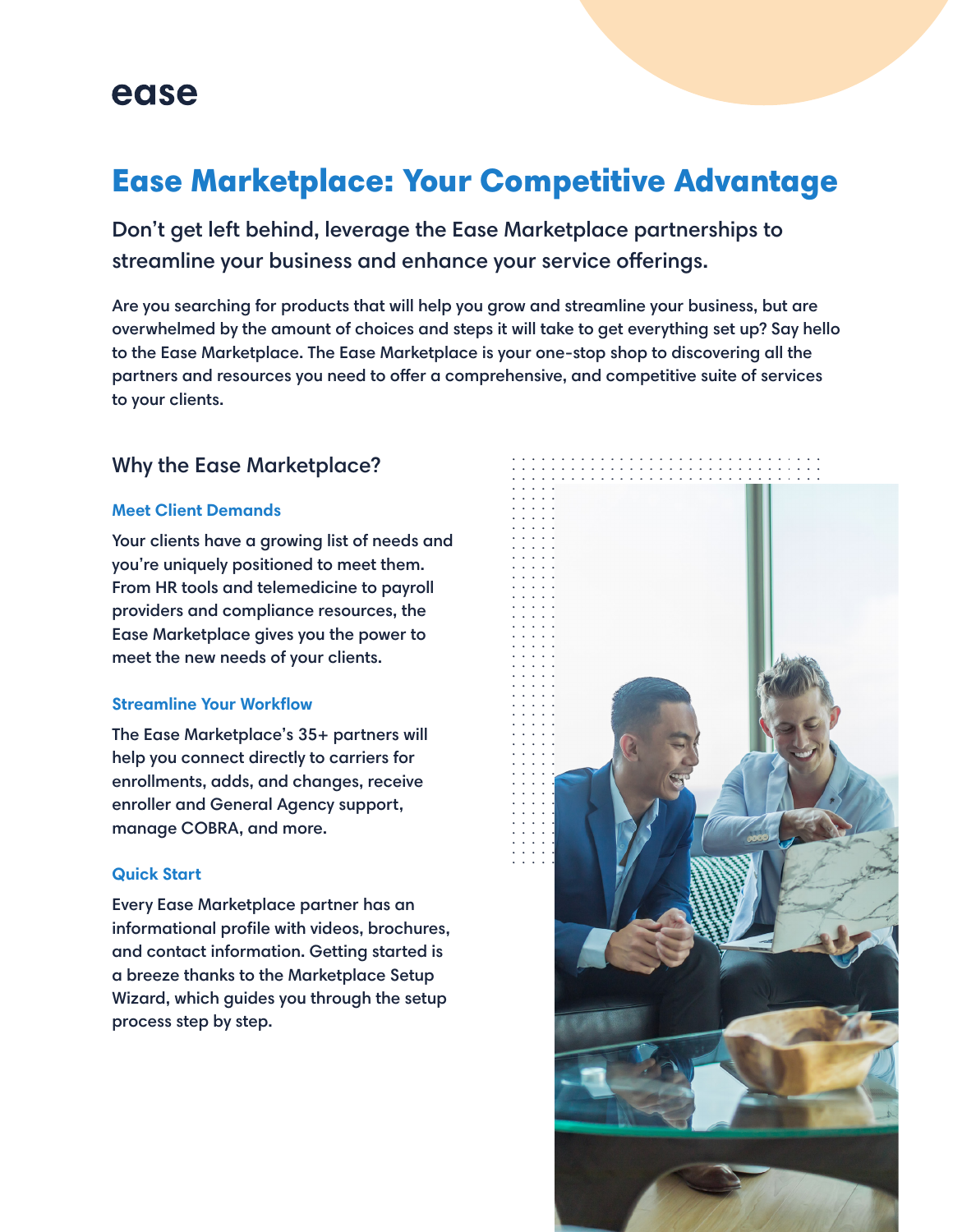# ease

# Marketplace Partners



#### **Subscriptions**

Subscription and marketing services for you and your groups.



### **HR & Compliance**

Reduce administrative burdens, stay compliant, and manage company growth.

#### Learn More Learn More Learn More



### **Broker Support**

Support from Enrollers to help you breeze through enrollments & case builds.

### **Third Party Administrators**

Offer unique and flexible HSA, FSA, COBRA, and commuter plans without the tax burdens or filing claims.

#### Learn More Learn More Learn More



### **Payroll Integrations**

Connect directly with payroll providers to automatically sync deduction and demographic information.

#### **Telemedicine**

Access HIPAA compliant providers with aroundthe-clock healthcare and great service.



#### **Rate Quoting**

Generate benefits quotes in seconds with live rate and benefit data, census uploads, and real-time modeling.

#### Learn More



**Tailored Benefits**

Build customized and affordable benefit

and their employees.

experiences for employers

### **Identity Theft & Protection**

Access partners that provide identity theft & protection for employers and their employees.